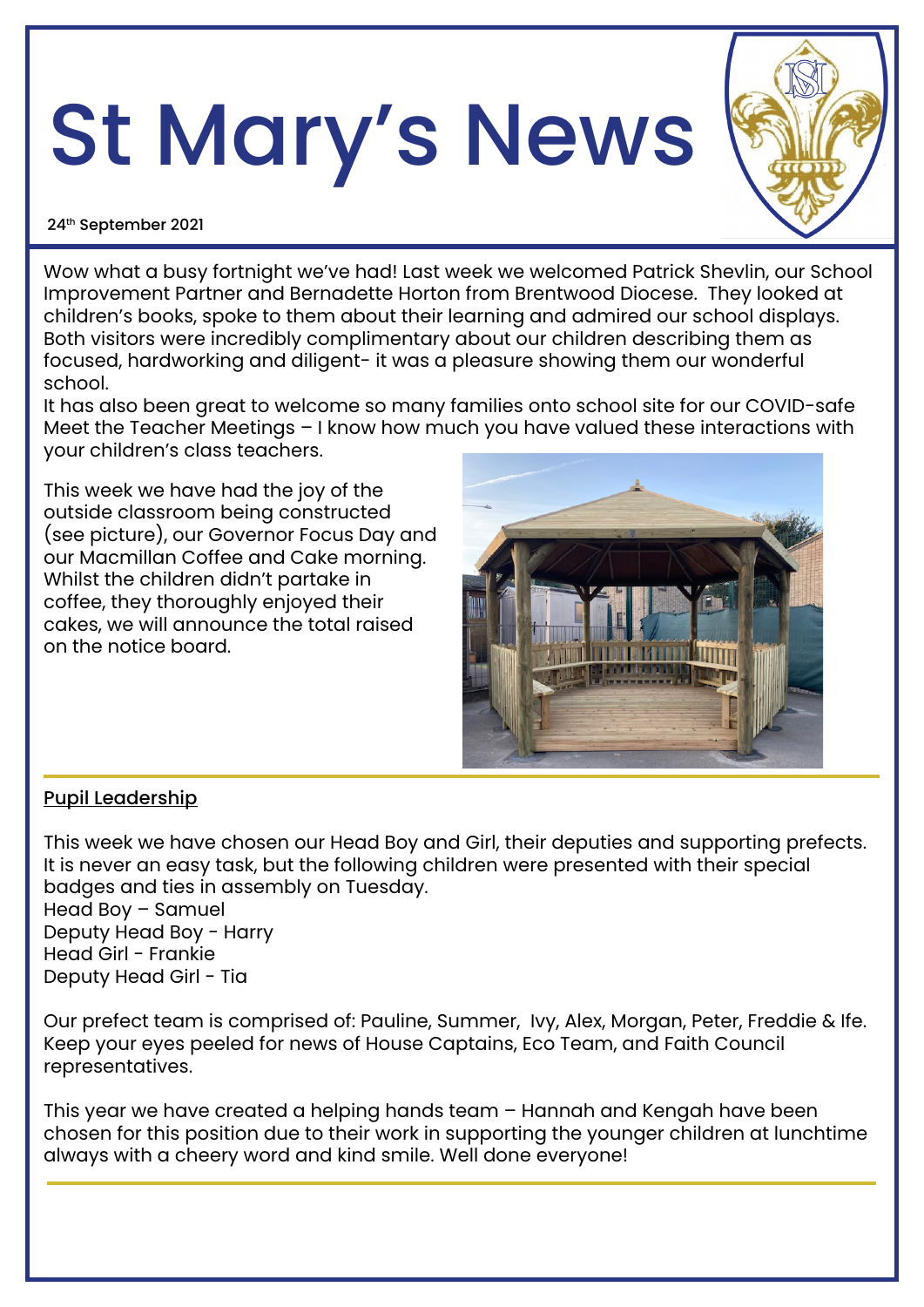| Meet the Teacher - Year 5                                                                                                                                                                        | <b>Sporting Success</b>                                                                                                                                                                                                                                                                                                                                                                |
|--------------------------------------------------------------------------------------------------------------------------------------------------------------------------------------------------|----------------------------------------------------------------------------------------------------------------------------------------------------------------------------------------------------------------------------------------------------------------------------------------------------------------------------------------------------------------------------------------|
| Our Year 5 "Meet the Teacher" event has<br>been rescheduled as follows:<br>27th September 3.30pm - 4pm<br>This will take place in the Hall in order to<br>allow for a safe face-to-face meeting. | In the summer term we took part in a Trust<br>wide athletics competition, taking part<br>in a variety of athletics events in our own<br>schools and we won!!! We won both boys<br>and girls competitions as well as the<br>overall event by 62 points! A huge well<br>done to everyone involved and a special<br>thank you to Mr Capper and Mrs Edwards<br>who organised our entrants. |

#### Parish News

First Holy Communion

On Sunday 26th September we have 6 members of our school community making their First Holy Communion; Keisha, Zellin, Martyna, Michelle, Theresa and Zack. We pray that you have a wonderful day with your families as you celebrate this very special sacrament.

#### Parish Pets Blessing

On Sunday 3rd October at 2.30pm Fr Anthony will be conducting a Parish Pets Blessing as part of the Feast Day celebrations of St Francis of Assisi. Please bring your pets and animals to the front of the church at 2.30pm where Fr Anthony will meet you.

#### School Mosaic

Next week we are looking forward to welcoming David, our artist in residence, who is creating a wonderful school mosaic with the children. The children created designs in the summer term of images which represent our school, who we are and our values. David will help bring the children's designs to life and we can't wait for you all to see it.

Have a wonderful weekend everyone

Kind regards

Mrs V L McBrown Interim Headteacher

Dear God,

We lift up the pupils in our schools.

May they know life in all its fullness, and may they experience your compassion and love, and show that to each other. May they be empowered to fight against injustice and boldly do what is right for others.



Amen.